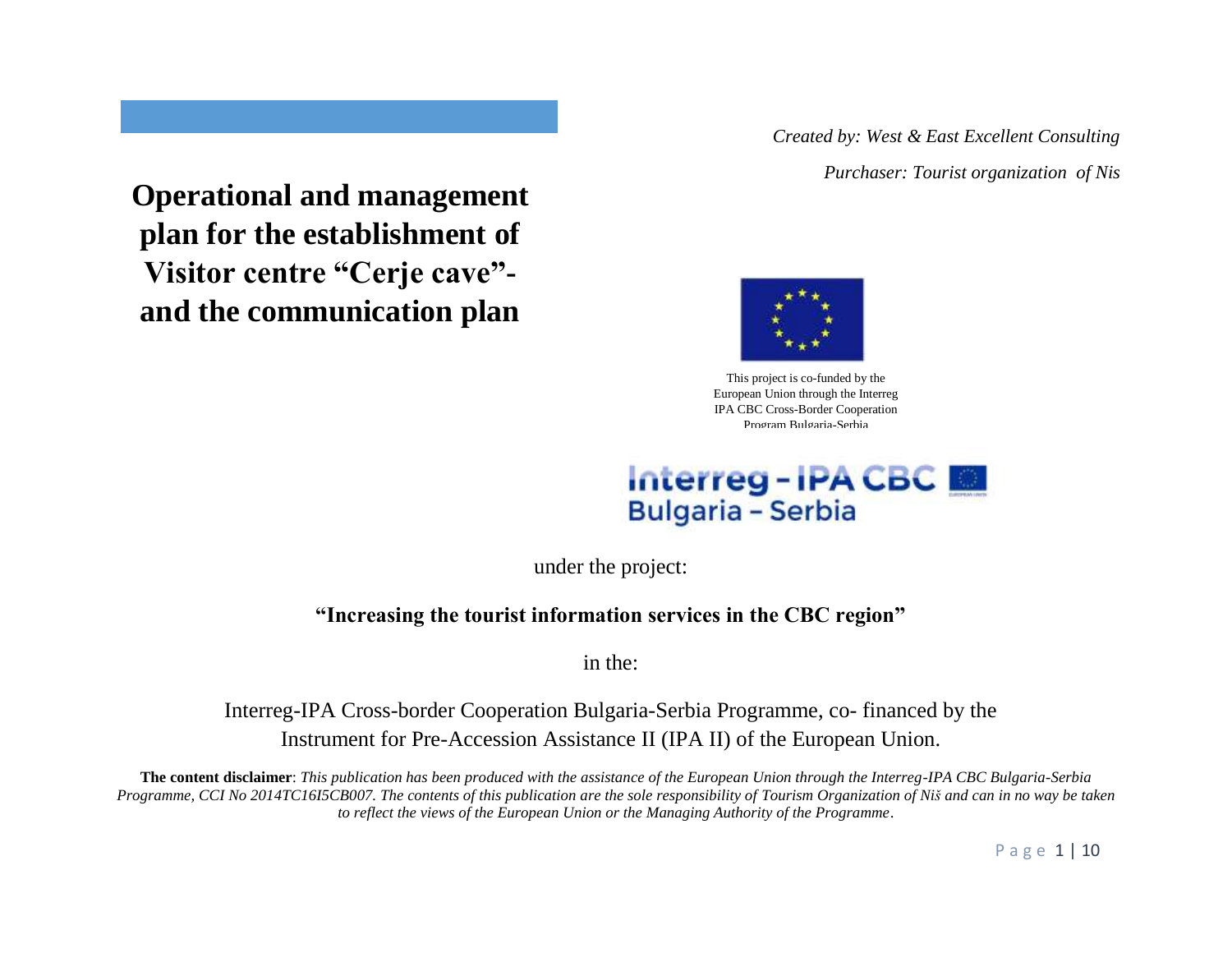| <b>MANAGEMENT PLAN OF THE VISITOR CENTER OF THE CERJE CAVE</b>       |                                                                                                                                                                                                                                                                                                                                                                                                                                                                                               |                                                                                                                           |             |  |
|----------------------------------------------------------------------|-----------------------------------------------------------------------------------------------------------------------------------------------------------------------------------------------------------------------------------------------------------------------------------------------------------------------------------------------------------------------------------------------------------------------------------------------------------------------------------------------|---------------------------------------------------------------------------------------------------------------------------|-------------|--|
| <b>Item</b>                                                          | <b>Responsibility</b>                                                                                                                                                                                                                                                                                                                                                                                                                                                                         | <b>Reference documents</b>                                                                                                | <b>Note</b> |  |
| <b>Titular of the Natural</b><br>Monument (NM) "Cerje<br>cave"       | Republic of Serbia                                                                                                                                                                                                                                                                                                                                                                                                                                                                            | Regulations of the<br>Government of the<br>Republic of Serbia<br>Law on Nature<br>Protection of the<br>Republic of Serbia |             |  |
| <b>Titular of the Visitor</b><br><b>Center of the Cerje Cave</b>     | City of Niš – Public Company<br>Directorate for Construction of the city<br>of Niš                                                                                                                                                                                                                                                                                                                                                                                                            |                                                                                                                           |             |  |
| <b>Manager of the NM</b><br>"Cerje cave"                             | City of Niš – Public Company<br>Directorate for Construction of the city<br>of Niš                                                                                                                                                                                                                                                                                                                                                                                                            |                                                                                                                           |             |  |
| <b>Management structure</b>                                          | Defined by the city of Niš in<br>accordance with applying laws and<br>by-laws                                                                                                                                                                                                                                                                                                                                                                                                                 |                                                                                                                           |             |  |
| PROPOSAL:                                                            | It would be reasonable that the city of Niš entrusts the management of the Visitor Center of the Cerje<br>cave to the same manager, which is the Public Company Directorate for Construction of the city of Niš.                                                                                                                                                                                                                                                                              |                                                                                                                           |             |  |
|                                                                      | In that case, the responsible person of the Visitor Center would be the manager (director) of the Public<br>Company Directorate for Construction of the city of Niš.                                                                                                                                                                                                                                                                                                                          |                                                                                                                           |             |  |
| <b>Applying laws and</b><br>subordinate legislation<br>and documents | Regulations of the Government of the Republic of Serbia<br>$\overline{\phantom{a}}$<br>(February 27, 1998)<br>Law on Nature Protection ("Official Gazette of RS", No.<br>36/2009, 88/2010, 91/2010 – correction and 14/2016)<br>Temporary programme of protection and development of the<br>NM "Cerje cave" (1998)<br>Two periodical programmes of protection and development<br>of the NM "Cerje cave" (1998, 2007).<br>Management plan of the NM "Cerje cave" 2011-2020,<br>adopted in 2012 |                                                                                                                           |             |  |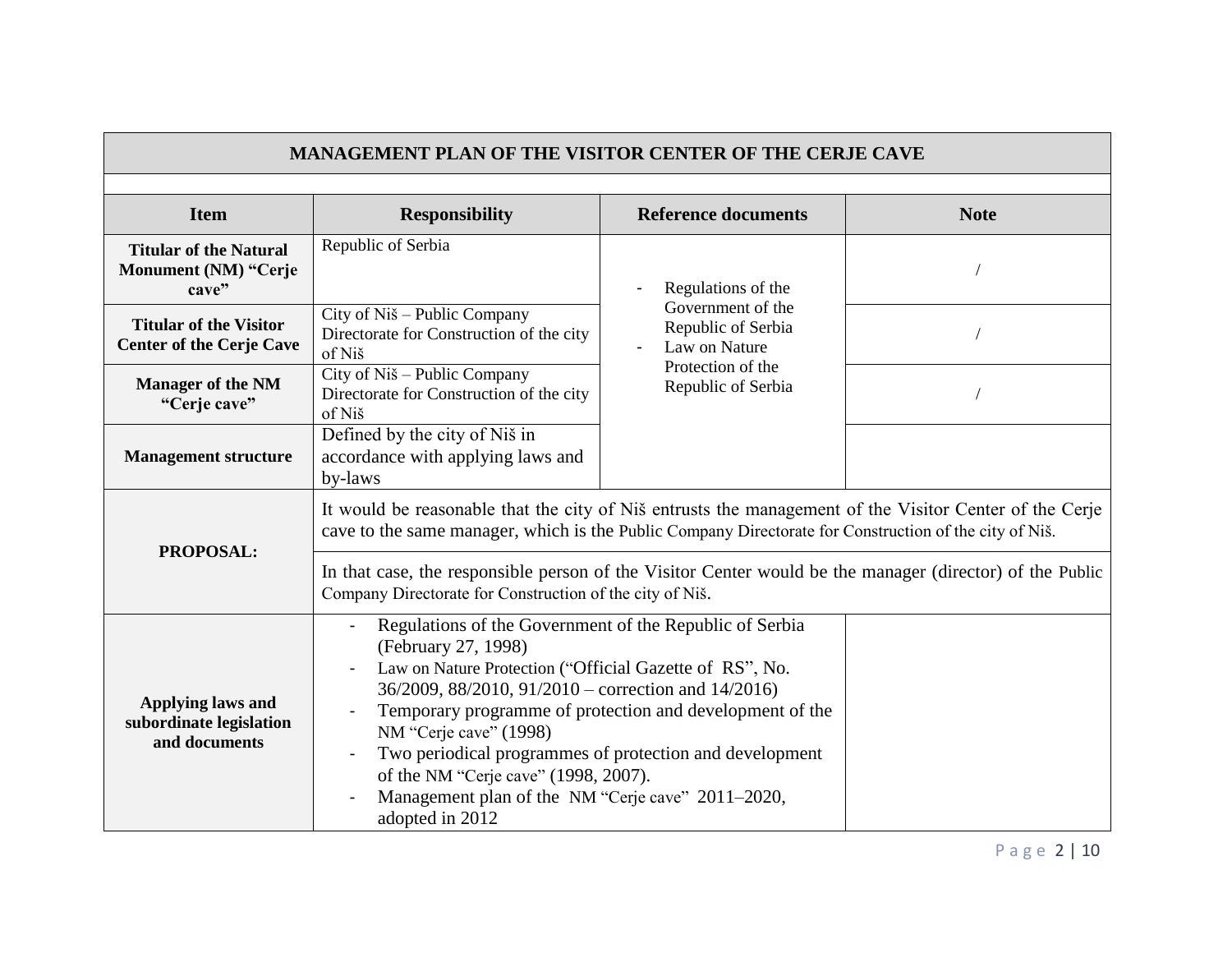|                                           | Two Regulations on internal order and security service at the<br>NM "Cerje cave" (1999, 2013)<br>Decision on fees for using the the protected area of the NM<br>"Cerje cave" $(2013)$                                                                                                                                 |                                    |                                                                                                                                        |  |
|-------------------------------------------|-----------------------------------------------------------------------------------------------------------------------------------------------------------------------------------------------------------------------------------------------------------------------------------------------------------------------|------------------------------------|----------------------------------------------------------------------------------------------------------------------------------------|--|
| <b>Reference internal</b><br>documents    | Annual program for managing the natural monument "Cerje<br>cave", approved by the Ministry of Environmental Protection<br>Program for managing the Visitor Center of the "Cerje cave"                                                                                                                                 |                                    | Approval given by the Ministry<br>of Environmental Protection                                                                          |  |
|                                           | NOTE: Programs refer to a year-round work with public availability up to 15 hours with the adaptability<br>to the content of a tourist season, which is a 24-hour internet availability.                                                                                                                              |                                    |                                                                                                                                        |  |
| <b>OPERATIONAL (FUNCTIONAL) WORK PLAN</b> |                                                                                                                                                                                                                                                                                                                       |                                    |                                                                                                                                        |  |
|                                           |                                                                                                                                                                                                                                                                                                                       |                                    |                                                                                                                                        |  |
| <b>Number of persons</b><br>engaged       | 3<br>NOTE: 3 persons engaged with the work at the Visitor Center of the<br>"Cerje cave"                                                                                                                                                                                                                               |                                    |                                                                                                                                        |  |
|                                           | 1. Director of the Public Company Directorate for Construction of<br>the city of Niš                                                                                                                                                                                                                                  |                                    | 1 executor                                                                                                                             |  |
| <b>Function</b>                           |                                                                                                                                                                                                                                                                                                                       | 2. Officer for nature conservation |                                                                                                                                        |  |
|                                           | 3. Ranger                                                                                                                                                                                                                                                                                                             |                                    | 1 executor                                                                                                                             |  |
|                                           | 4. Facility Security                                                                                                                                                                                                                                                                                                  |                                    | Hiring external supplier                                                                                                               |  |
| <b>Responsibilities</b>                   | Managing, on behalf of the Public Company Directorate for<br>Construction of the city of Niš, is carried out by the Officer for nature<br>conservation, and the activities directly connected with conservation areas<br>are carried out by the Ranger who passed the license exam.                                   |                                    | NOTE: For the nature<br>conservation, it is sufficient to<br>hire a single executor due to a<br>relatively small conservation<br>area. |  |
| PROPOSAL:                                 | Currently, according to the actual job classification of the manager, Public<br>Company Directorate, there is a lack of workers who would carry out the<br>job of Facility Security. By building the Visitor Center this would become<br>a needful activity. There is also a possibility of hiring a security agency. |                                    |                                                                                                                                        |  |
| <b>Operational work</b>                   | <b>Activity</b>                                                                                                                                                                                                                                                                                                       | <b>Description of activity</b>     | <b>Operating documents</b>                                                                                                             |  |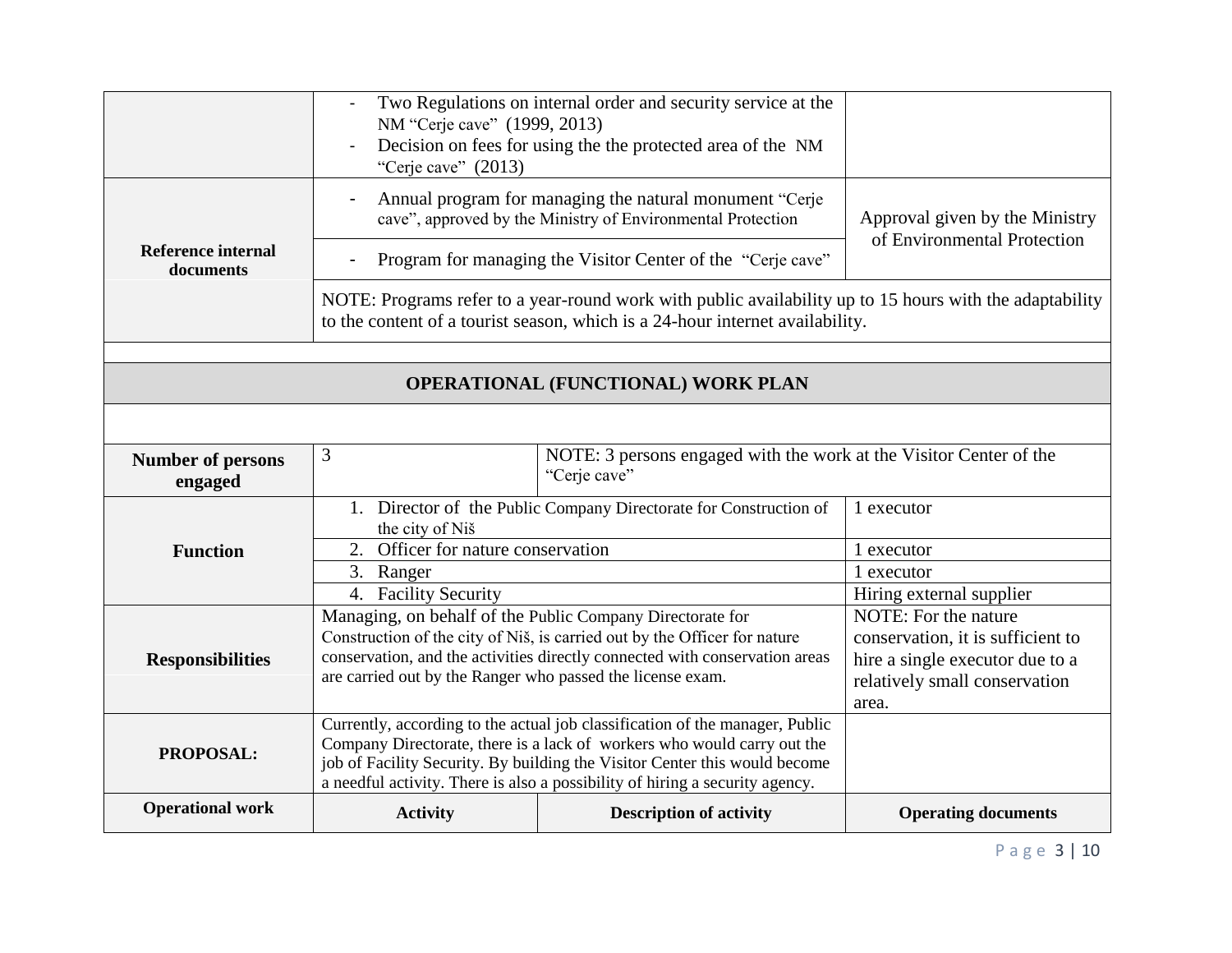| procedure |                              | Potential visitors submit the requests to                                         |                                     |
|-----------|------------------------------|-----------------------------------------------------------------------------------|-------------------------------------|
|           | Receiving requests from the  | the manager - the Public Company                                                  |                                     |
|           | potential visitors           | Directorate for Construction of the city of                                       |                                     |
|           |                              | Niš- its activities have been defined for                                         |                                     |
|           |                              | that purpose by the Rulebook on Internal                                          |                                     |
|           |                              | Order and Security Service. The requests                                          |                                     |
|           |                              | are submitted to the Officer for nature                                           |                                     |
|           |                              | conservation who examines them and                                                |                                     |
|           |                              | makes the decision on further actions.                                            |                                     |
|           |                              | The manager issues- the Approval for                                              | Approval for walking in the area    |
|           | Creating and issuing-the     | walking in the area and objects of the NM                                         | and objects of the NM "Cerje cave"  |
|           | Approval for walking in the  | "Cerje cave".                                                                     |                                     |
|           | area and objects of the NM   | Approval is created by the Officer for                                            |                                     |
|           | "Cerje cave"                 | nature conservation and approved by                                               |                                     |
|           |                              | (signed by) the Director of the the Public                                        |                                     |
|           |                              | Company Directorate for Construction of                                           |                                     |
|           |                              | the city of Niš.                                                                  |                                     |
|           | Monitoring and keeping       | Based on the issued approval, the Security                                        | Records                             |
|           | records of the activities of | Service monitors the movements and                                                |                                     |
|           | visitors                     | activities of visitors, keeps records of                                          |                                     |
|           |                              | activities and reacts in an appropriate                                           |                                     |
|           |                              | manner if the monument is endangered.                                             |                                     |
|           | Forming a group for the cave | As the Rulebook defines that the optimal                                          | Rulebook on Internal Order and      |
|           | visit                        | number of visitors is seven, accompanied                                          | <b>Security Service</b>             |
|           |                              | by two speleo guides, this shall be taken                                         |                                     |
|           |                              | into account when forming the group.                                              |                                     |
|           | Signing- the Protocol on the | Immediately before entering, visitors will                                        | Protocol on the cave entry by third |
|           | cave entry by third parties  | sign the Protocol on entry where, among                                           | parties                             |
|           |                              | other things, will also be defined that<br>entering the cave is at their own risk |                                     |
|           | Signing and application-     | Due to limited capacities, the manager                                            | Agreement on business and           |
|           | Agreement on business and    | can sign the Agreement on business and                                            | technical cooperation               |
|           | technical cooperation with   | technical cooperation with an                                                     |                                     |
|           | relevant organizations       |                                                                                   | Decision on Fees which is will be   |
|           |                              | organization that organizes visits and<br>which will compensate the manager the   | verified by the Ministry of         |
|           |                              |                                                                                   | <b>Environmental Protection</b>     |
|           |                              | appropriate fee. The amount of the fee is                                         |                                     |
|           |                              | determined by the Decision on Fees                                                |                                     |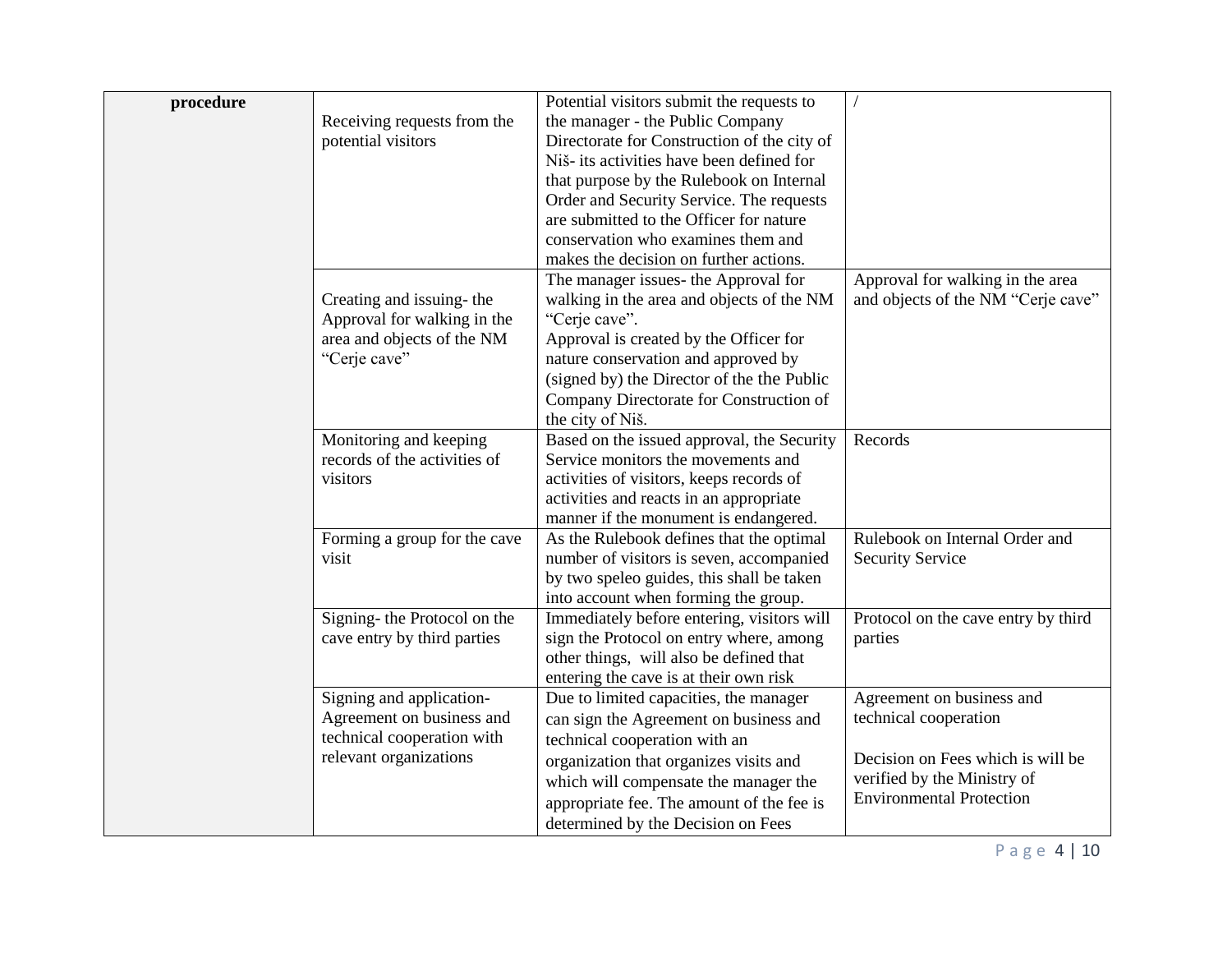|                                                                                              |                                                                                                                                                                                                                                                                           | which is will be verified by the Ministry                                              |                                                           |
|----------------------------------------------------------------------------------------------|---------------------------------------------------------------------------------------------------------------------------------------------------------------------------------------------------------------------------------------------------------------------------|----------------------------------------------------------------------------------------|-----------------------------------------------------------|
| <b>PROPOSAL:</b>                                                                             | of Environmental Protection.<br>Formation of managing bodies:<br>Professional Council – composed of members of relevant professional<br>stakeholders (TON, City of Niš )<br>Council of beneficiaries – composed of representatives of the most<br>important beneficiaries |                                                                                        |                                                           |
|                                                                                              |                                                                                                                                                                                                                                                                           |                                                                                        |                                                           |
|                                                                                              | <b>COMMUNICATION PLAN OF THE VISITOR CENTER OF THE CERJE CAVE</b>                                                                                                                                                                                                         |                                                                                        |                                                           |
| <b>Stakeholder/Target group</b>                                                              | Person responsible for<br>communication/reporting                                                                                                                                                                                                                         | Prescribed/recommended<br>methods of communication                                     | <b>Recommended dynamics of</b><br>communication/reporting |
| Competent Ministry of<br><b>Environmental Protection</b><br>of the Republic of Serbia        | Director of the Public Company<br>Directorate for Construction of the<br>city of Niš                                                                                                                                                                                      | Officially: Letter, e-mail, in<br>writing                                              | When needed                                               |
| City of Niš and its<br>administrations and<br>secretariat                                    | Director of the Public Company<br>Directorate for Construction of the<br>city of Niš                                                                                                                                                                                      | Officially: Letter, e-mail, in<br>writing                                              | When needed                                               |
| Budget Fund for the<br><b>Environmental Protection</b><br>of the City of Niš                 | - Director of the Public Company<br>Directorate for Construction of<br>the city of Niš;<br>Officer for nature conservation                                                                                                                                                | Officially: Letter, e-mail, in<br>writing                                              | When needed                                               |
| City Municipality of<br>Pantelej and Crveni krst<br>(where the protected area is<br>located) | Director of the Public Company<br>Directorate for Construction of<br>the city of Niš;<br>Officer for nature conservation                                                                                                                                                  | Officially: Letter, e-mail, in<br>writing                                              | When needed                                               |
| Tourist Organization of Niš                                                                  | Director of the Public Company<br>$\blacksquare$<br>Directorate for Construction of<br>the city of Niš;<br>Officer for nature conservation                                                                                                                                | Officially: Letter, e-mail, in<br>writing<br>Unofficially: On the phone,<br>personally | When needed                                               |
| <b>Institute for Nature</b><br><b>Conservation of Serbia</b>                                 | Director of the Public Company<br>$\blacksquare$<br>Directorate for Construction of<br>the city of Niš;<br>Officer for nature conservation                                                                                                                                | Officially: Letter, e-mail, in<br>writing                                              | When needed                                               |
| Tourist agencies and                                                                         | Director of the Public Company                                                                                                                                                                                                                                            | Officially: Letter, e-mail, in                                                         | When needed                                               |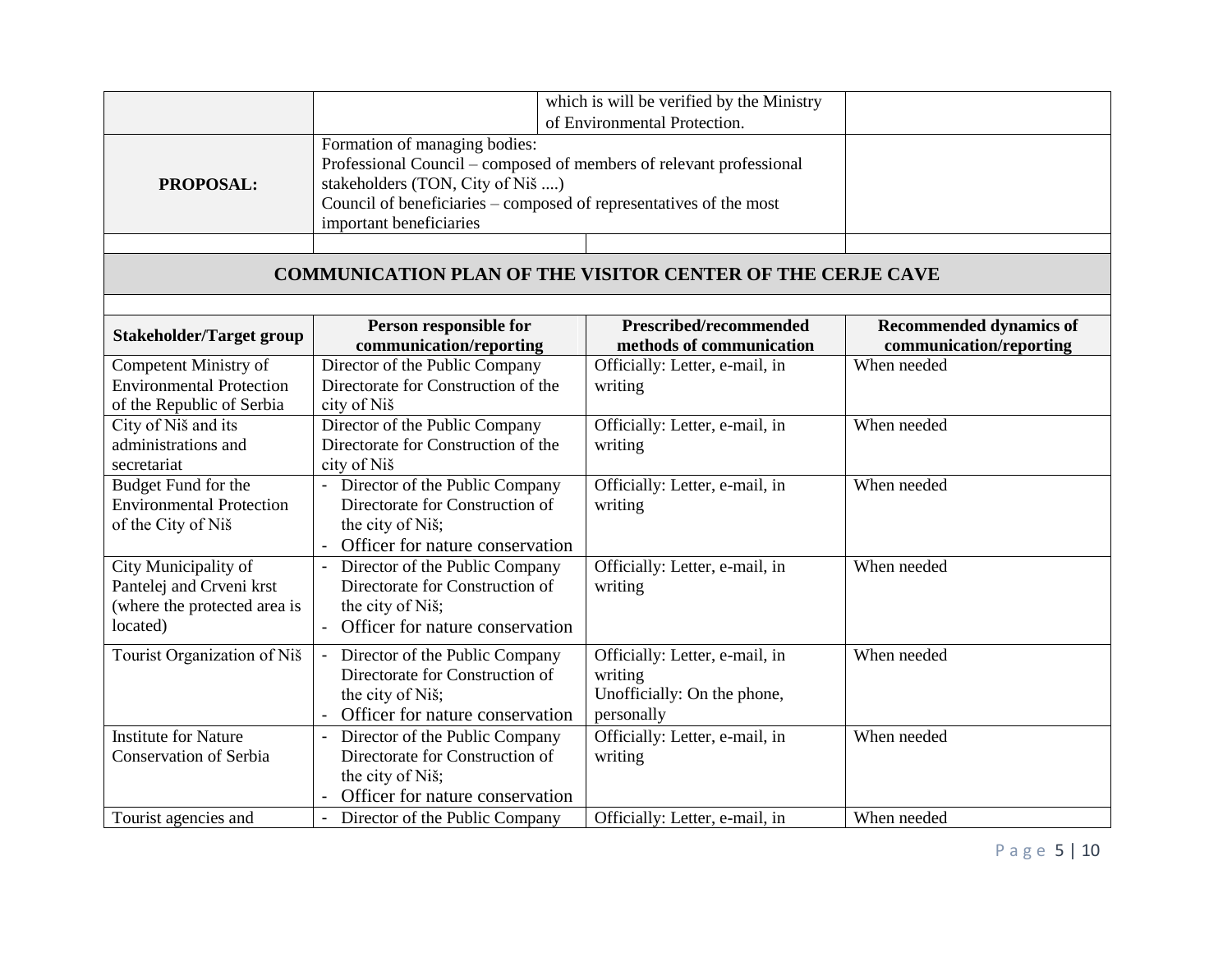| organizations               |                          | Directorate for Construction of | writing                        |             |
|-----------------------------|--------------------------|---------------------------------|--------------------------------|-------------|
|                             |                          | the city of Niš;                | Unofficially: On the phone,    |             |
|                             |                          | Officer for nature conservation | personally                     |             |
| Sport clubs (speleo clubs,  |                          | Director of the Public Company  | Officially: Letter, e-mail, in | When needed |
| mountaineering clubs,       |                          | Directorate for Construction of | writing                        |             |
| diving clubs, etc.)         |                          | the city of Niš;                | Unofficially: On the phone,    |             |
|                             |                          | Officer for nature conservation | personally                     |             |
| State enterprise            |                          | Director of the Public Company  | Officially: Letter, e-mail, in | When needed |
| "Srbijašume"                |                          | Directorate for Construction of | writing                        |             |
|                             |                          | the city of Niš;                |                                |             |
| and utility<br>Other public | $\blacksquare$           | Director of the Public Company  | Officially: Letter, e-mail, in | When needed |
| companies                   |                          | Directorate for Construction of | writing                        |             |
|                             |                          | the city of Niš;                |                                |             |
| Publicity, media            | $\overline{\phantom{a}}$ | Director of the Public Company  | Officially: Letter, e-mail, in | When needed |
|                             |                          | Directorate for Construction of | writing                        |             |
|                             |                          | the city of Niš;                | Unofficially: On the phone,    |             |
|                             |                          | Officer for nature conservation | personally                     |             |
| International organizations | $\blacksquare$           | Director of the Public Company  | Officially: Letter, e-mail, in | When needed |
| and foundations accessible  |                          | Directorate for Construction of | writing                        |             |
| funds that are available to |                          | the city of Niš;                | Unofficially: On the phone,    |             |
| the local government        |                          | Officer for nature conservation | personally                     |             |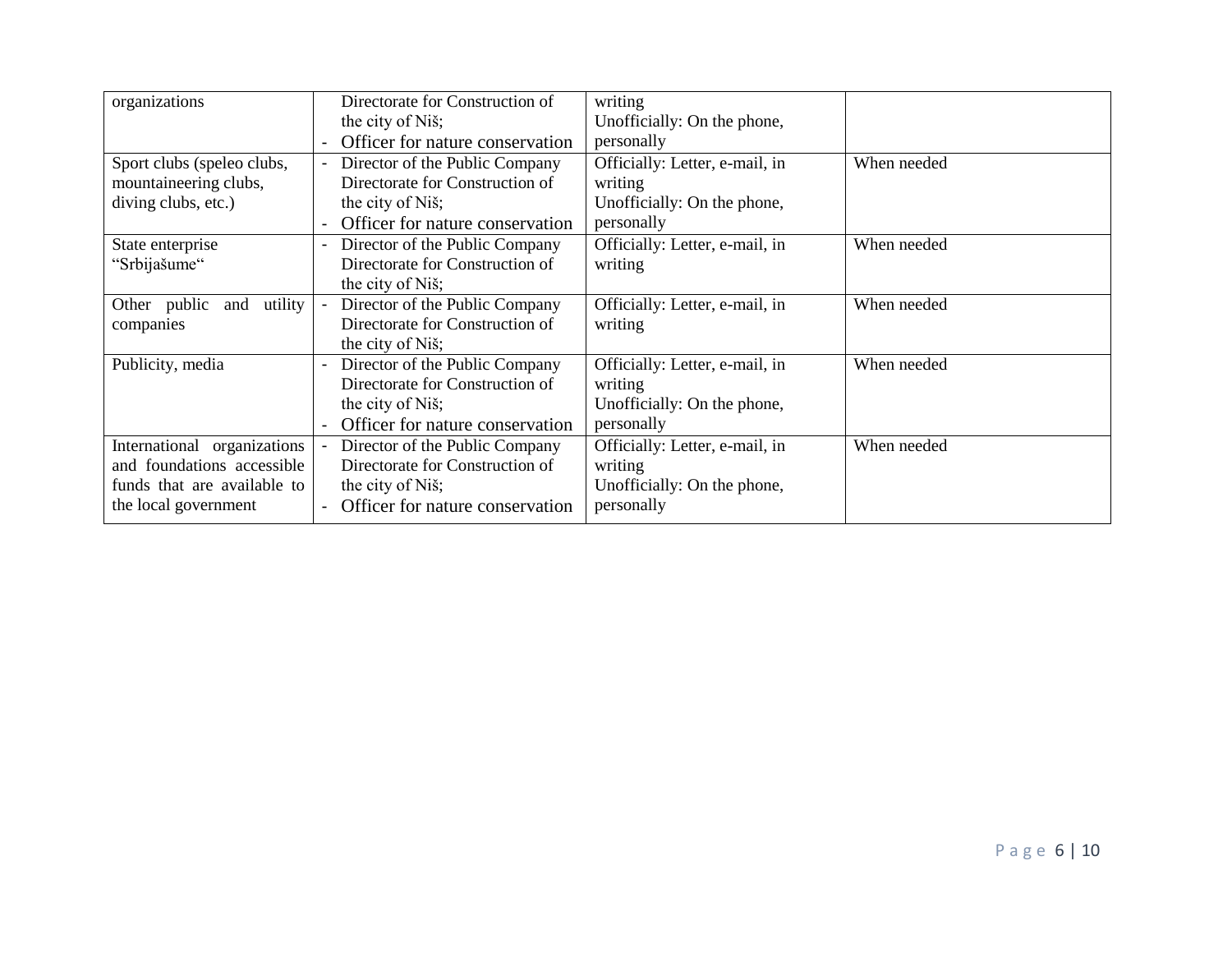### 1. **LEGAL STATUS AND MANAGEMENT AND OPERATIONAL STRUCTURE**

The titular of the NM "Cerje cave" is the Republic of Serbia. The titular of the Visitor Center of the Cerje cave is the city of Niš.

Public Company Directorate for Construction of the city of Niš was trusted with the management of the nature monument by the Decree of the Government of the Republic of Serbia.

It would be rational that the city of Niš entrusts the managing of the Visitor Center to the same manager which is the Public Company Directorate for Construction of the city of Niš.

In that case, the responsible person for the Visitor Center would be the manager (director) of the Public Company Directorate for Construction of the city of Niš.

Legal status shall be determined by the city of Niš.

The management structure is determined by the provisions of the Law on Nature Protection and the Decree of the Government of Serbia.

Taking into account the previous analogy, the city of Niš can also form the management structure of the Visitors Center.

The Officer for nature conservation carries out the management process on behalf of the Public Company Directorate for Construction of the city of Niš. One ranger who passed the licence exam is hired for the work directly related to the conservation area. For the nature conservation work, it is enough to hire one executor due to a relatively small area of the protected region.

At the moment, according to the current job classification of the manager, the Public Company Directorate for Construction of the city of Niš, there is a lack of employees who would deal with physical security of the object. By building the Visitor Center this becomes a needful activity. There is also a possibility of hiring a security agency.

For achieving goals and better results, it has been determined that the synergy of objects is needed, and for improving the collaboration it is required to institutionalize that collaboration, which should be possible by forming the following:

- Professional Council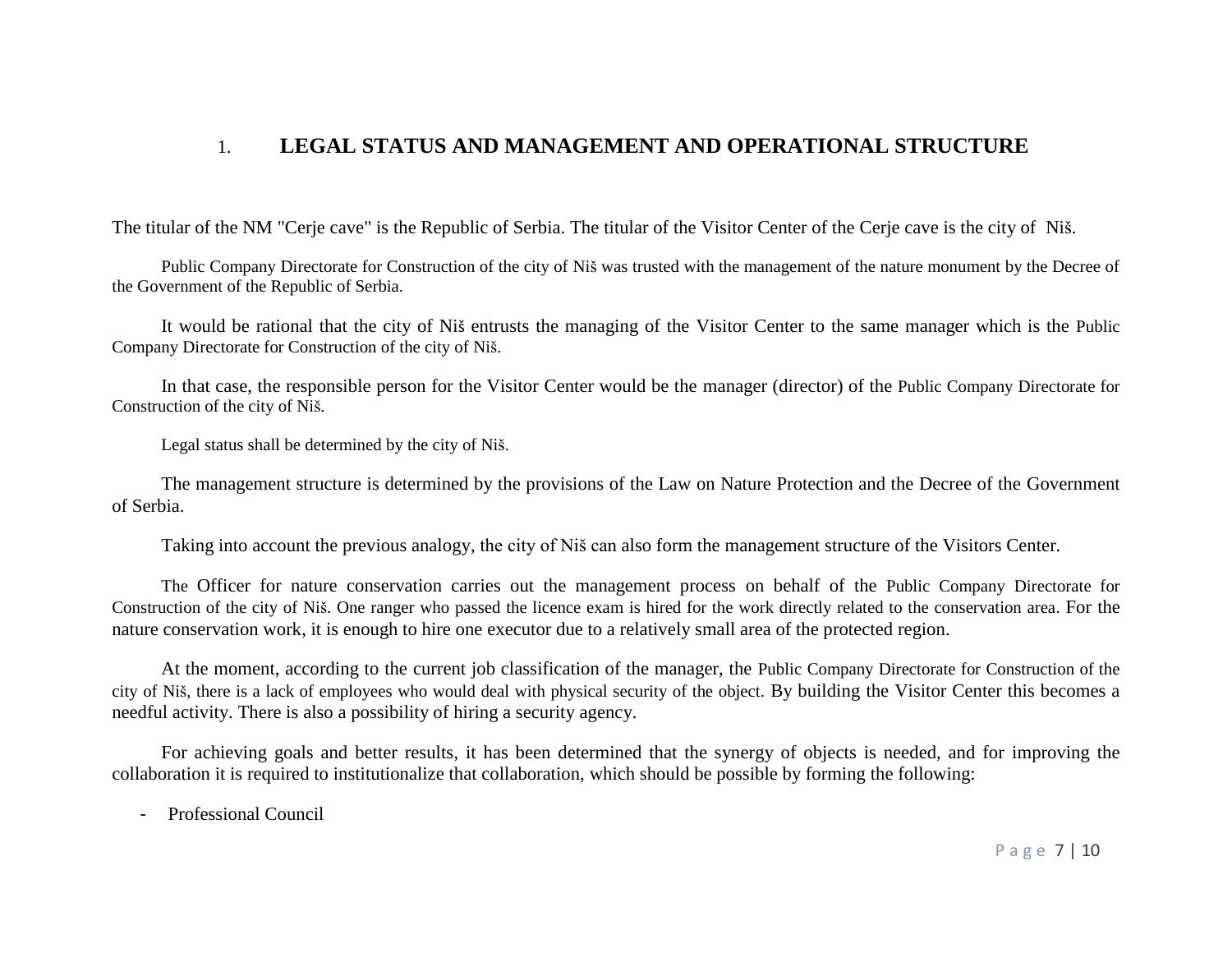- Council of Beneficiaries

In addition, it is necessary to cooperate with the project partner, which is the Tourist Organization of Niš.

# **2. SUSTAINABLE MANAGEMENT**

Operational and Sustainable Management Plan estimates the chance for a successful and efficient work of the Visitor Center of the Cerje cave, by considering the current situation, processes in the immediate environment and beyond, technical and technological factors, business and organizational factors, potential revenues and expenditures, etc.

Operational and sustainable management of the Visitor Center shall be based on the following principles:

- It must provide an attractive approach to future generations
- It should insure the quality of life for wider community by programmes and services
- It should influence the collaboration of public sector, non-governmental organizations, local community and the private sector by programme activities
- It should provide a sustainable use of space and resources by dynamic management plans

Operational and Sustainable Management Plan is, inter alia, based on a previous SWOT analysis, available statistical and other data.

The goal of all the activities of the manager (the Public Company Directorate for Construction of the city of Niš) since the adoption of the Decree of the Government of the Republic of Serbia (February 27, 1998) has been a better protection of the Natural Monument "Cerje cave". By the protection work, the usage and the enhancement is provided in a way that enables permanent preservation and improvement of the condition in accordance with the Law on Nature Conservation ("Official Gazette of RS", No. 36/2009, 88/2010, 91/2010 - correction and 14/2016), by prohibition of activities that endanger the capacity of nature, balance in nature, biodiversity, hydrogeographical, geomorphological, geological and landscape values.

Former activities of the manager relate to the development and making of program, planning, project and management documentation, then to the research activities and the arrangement of the natural resources.

P a g e 8 | 10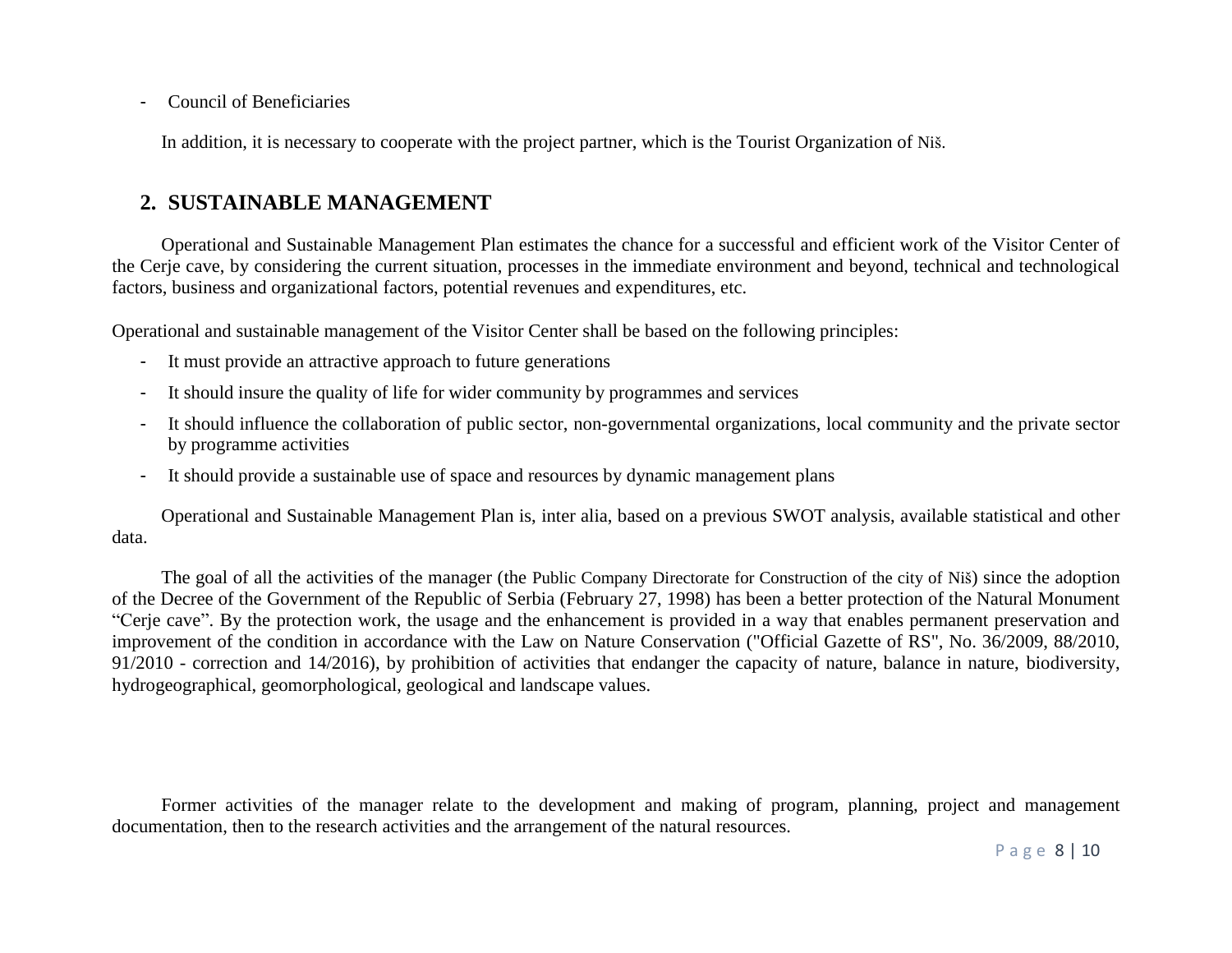Within Programme Documents, one Interim Programme (1998) and two periodic programmes reviews of protection and development of NM "Cerje cave" (1998/2007) were made. The Management Plan NM "Cerje cave" 2011-2020 was adopted in 2012. Furthermore, in accordance with interim programmes and the Management Plan, annual management programmes were made. Based on them, annual reports on the execution of the management programme and reports in compliance with the Co-financing Agreement of the management programme were made.

Two Bylaws on Internal Order and Security Service in the "Cerje cave" (1999, 2013) were passed as well as the Decision on fees for using the conservation areas of NM "Cerje cave" (2013) as part of the management documentation.

Within the planning documentation, upon the initiative of the manager (the Public Company Directorate for Construction of the city of Niš), the Regulatory Plan of the road from Cerje to Cerje cave complex (2001) was made. The main project of the local road L.11.2. Cerje-Cerje cave was made, with the length of 2.2 km. Also, the Main project was made for the construction of karst river Provalija, for building two sluices for retaining the alluvial deposit and the bridge across the river. The Project design was made for the entrance to the Cerje cave, the plateau in front of the cave and the stairs from plateau to the entrance gate. The Main project "Design of project and technical documentation for constructing the site complex- Natural Monument "Cerje cave" was made and it includes the main architectural design and construction project, water supply and sewerage project, and the project of the complex electrification.

### **3. OPERATIONS MANAGEMENT**

Upon the official opening of the Visitor Center of the Cerje cave, its functioning will be defined either through the Annual programme of managing the Natural Monument "Cerje cave" (approved by the Ministry of Environmental Protection) or through the special Programme for managing the Visitor Center of the Cerje cave.

Programmes refer to a year-round work with public availability up to 15 hours with the adaptability to the content of a tourist season, which is a 24-hour internet availability.

#### **Operating procedure (Work procedure in the Visitor center)**

i) Potential visitors submit the requests to the manager - the Public Company Directorate for Construction of the city of Nišits activities have been defined by the Rulebook on Internal Order and Security Service.

The manager issues - Approval for wlaking in the area and objects of the NM "Cerje cave". Based on the issued approval, the Security Service monitors the movements and activities of visitors, keeps records of activities and reacts in an appropriate manner if the monument is endangered.